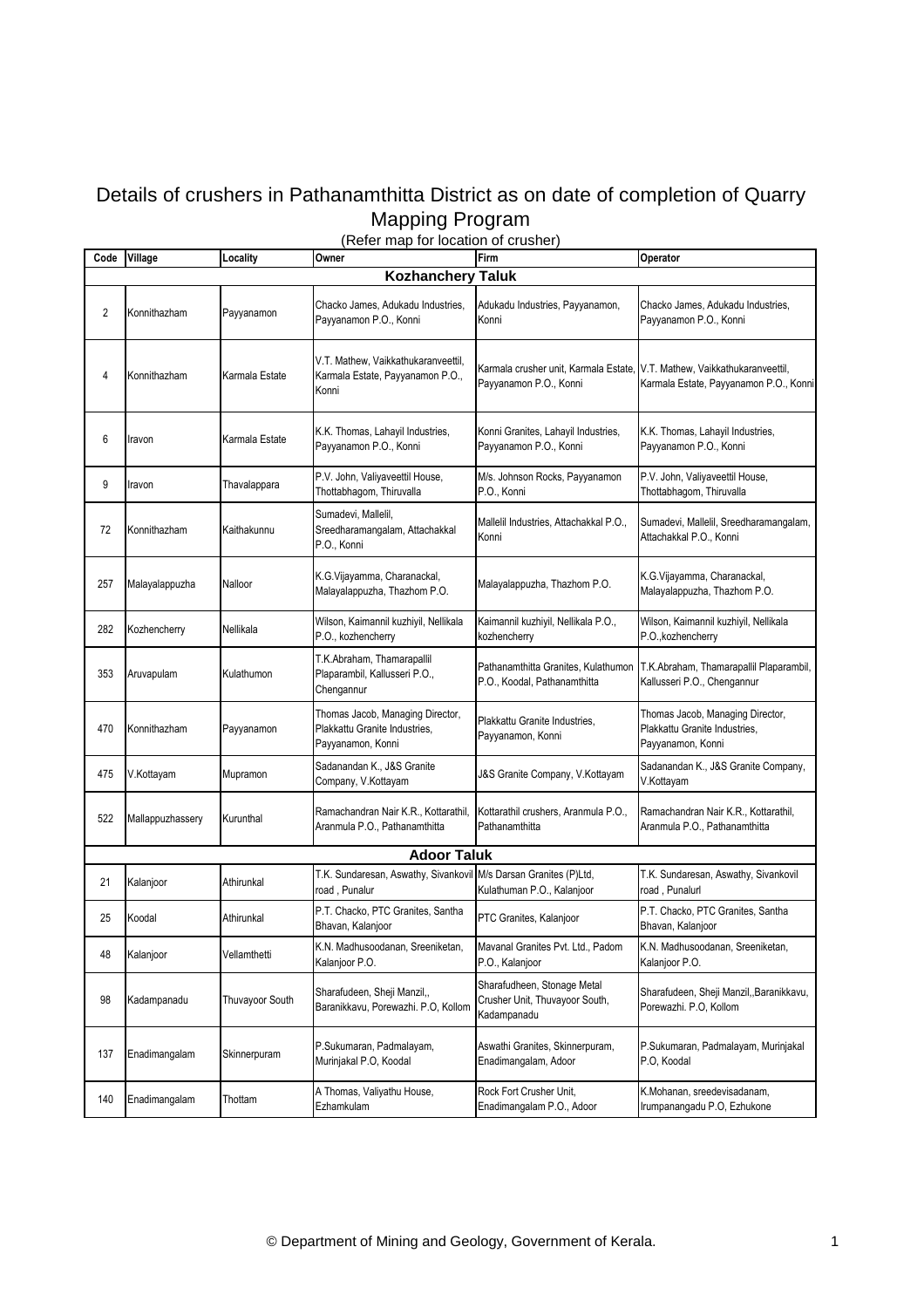| Code                    | Village                  | Locality         | Owner                                                                                                                      | Firm                                                                                                 | Operator                                                                                                                    |  |  |  |
|-------------------------|--------------------------|------------------|----------------------------------------------------------------------------------------------------------------------------|------------------------------------------------------------------------------------------------------|-----------------------------------------------------------------------------------------------------------------------------|--|--|--|
| 162                     | Kurampala                |                  | Dileep, Parijtham, Kattachira P.O.                                                                                         | Prime Crusher, Puzhikkadu,<br>Kudassanad P.O., Pandalam                                              | Dileep, Parijtham, Kattachira P.O.,                                                                                         |  |  |  |
| 164                     | Pandalam                 | Mudiyoorkonam    | Vidyakrishna, Kadathukattu veedu,<br>Mudiyoorkonam P.O., Pandalam                                                          | Janco Crusher Unit, Mudiyoorkonam,<br>Pandalam                                                       | Vidyakrishnan, Kadathukattu veedu,<br>Mudiyoorkonam P.O., Pandalam                                                          |  |  |  |
| 462                     | Pallickal                | Payyanalloor     | K.M.Mathew, Kuzhuvommannil,<br>Kuravankuzhi, Pathanamthitta                                                                | Chengazhathu Granites, Payyanoly<br>P.O.                                                             | K.M.Mathew, Kuzhuvommannil,<br>Kuravankuzhi, Pathanamthitta                                                                 |  |  |  |
|                         | <b>Mallappally Taluk</b> |                  |                                                                                                                            |                                                                                                      |                                                                                                                             |  |  |  |
| 53                      | Anikkadu                 | Pulikkamala      | Philip Mathew, Thekkenedumplakkal,<br>Mallappally West P.O., Pathanamthita Nooramavu P.O., Mallappally                     | Philips Grano Products, Pulikkamala,                                                                 | Philip Mathew, Thekkenedumplakkal,<br>Mallappally West P.O., Pathanamthita                                                  |  |  |  |
| 365                     | Ezhumattoor              | Ezhumattoor      |                                                                                                                            | Aiswariya Industries, Ezhumattoor                                                                    | Baburaj, Aiswariya                                                                                                          |  |  |  |
| 404                     | Ezhumattoor              | Eduvinampoikayil | Raveendran .S, Eduvinampoikayil,<br>Ezhumattoor P.O.                                                                       | Raveendra Rock Crushing Plant,<br>Ezhumattoor P.O.                                                   | Raveendran .S, Eduvinampoikayil,<br>Ezhumattoor P.O.                                                                        |  |  |  |
| 500                     | Mallappally              |                  | Thomas Mathew, Wattasseril<br>Granites, Mallappally East P.O.,                                                             | Wattasseril Granites, Mallappally East<br>P.O.,                                                      | Thomas Mathew, Wattasseril Granites,<br>Mallappally East P.O.,                                                              |  |  |  |
|                         |                          |                  | <b>Ranni Taluk</b>                                                                                                         |                                                                                                      |                                                                                                                             |  |  |  |
| 75                      | Vadasserikara            | Mukkuzhy         | 1)Subhag Sundar. R, Ponpuzhaveetil,<br>Mekkozhoor.P.O, Vadasserikkara,<br>2)Revenue Land                                   | Akshaya Granites, Ponpuzhaveetil,<br>Mekkozhoor.P.O, Vadasserikkara                                  | 1) Subhag Sundar. R, Ponpuzhaveetil,<br>Mekkozhoor.P.O, Vadasserikkara,                                                     |  |  |  |
| 78                      | Vadasserikara            | Thekkum mala     | Raju K. Thomas, Managing Director,<br>M/s. Wim Rock Granites, Post Box<br>no.5, Thekkum mala, Vadasserikara,<br>PIN-689662 | Wim Rock Granites (P) Ltd., Thekkum<br>mala, Vadasserikkara                                          | Raju K. Thomas, Managing Director, M/s.<br>Wim Rock Granites, Post Box no.5,<br>Thekkum mala, Vadasserikara, PIN-<br>689662 |  |  |  |
| 93                      | Pazhavangadi             | Jandaik          | Mathew Abraham, Thekkummoottil,<br>Vallamkulam P.O., Vallamkulam East,<br>Thiruvalla                                       | Southern Rock & Aggregate Mining<br>Company, Jandaik,<br>Cherukulanji, Ranni, Pazhavangadi,<br>Ranni | Mathew Abraham, Southern Rock &<br>Aggregate Mining Company, Jandaik,<br>Cherukulanji, Ranni, Pazhavangadi, Ranni           |  |  |  |
| 95                      | Athikayam                | Chembanmudi      | Tomy Abraham, Manimalethu,<br>Vechoochira , Ranni                                                                          | Manimalethu, Vechoochira, Ranni,                                                                     | Tomy Abraham, Manimalethu,<br>Vechoochira, Ranni,                                                                           |  |  |  |
| 371                     | Vadasserikara            | Madamon          | Thomas Mathew, Mundaplakkal,<br>Madamon P.O., Perunadu                                                                     | Mundaplakkal crushers, Madamon<br>P.O., Perunadu                                                     | Thomas Mathew, Mundaplakkal,<br>Madamon P.O., Perunadu                                                                      |  |  |  |
| 503                     | Vadasserikara            |                  | Thomaskutty K.J., Kannanthanam<br>House, Cherukulanji, Ranni                                                               |                                                                                                      | Thomaskutty K.J, Kannanthanam House,<br>Cherukulanji, Ranni                                                                 |  |  |  |
| <b>Thiruvalla Taluk</b> |                          |                  |                                                                                                                            |                                                                                                      |                                                                                                                             |  |  |  |
| 61                      | Thottapuzhassery         | Ponmala          | A.J. Abraham, Azhakanakuzhiyil<br>House, Ayiroor South P.O.                                                                | P.O., Thiruvalla                                                                                     | Shanio Metal Crusher unit, Kuriyannur A.J. Abraham, Azhakanakuzhiyil House,<br>Ayiroor South P.O                            |  |  |  |
| 430                     | Eraviperoor              | East Othara      | A.C.Thomas, Anjanjilimoottil, East<br>Othara P.O.                                                                          | Anjanjilimoottil, East Othara P.O.                                                                   | A.C. Thomas, Anjanjilimoottil, East Othara<br>P.O.                                                                          |  |  |  |